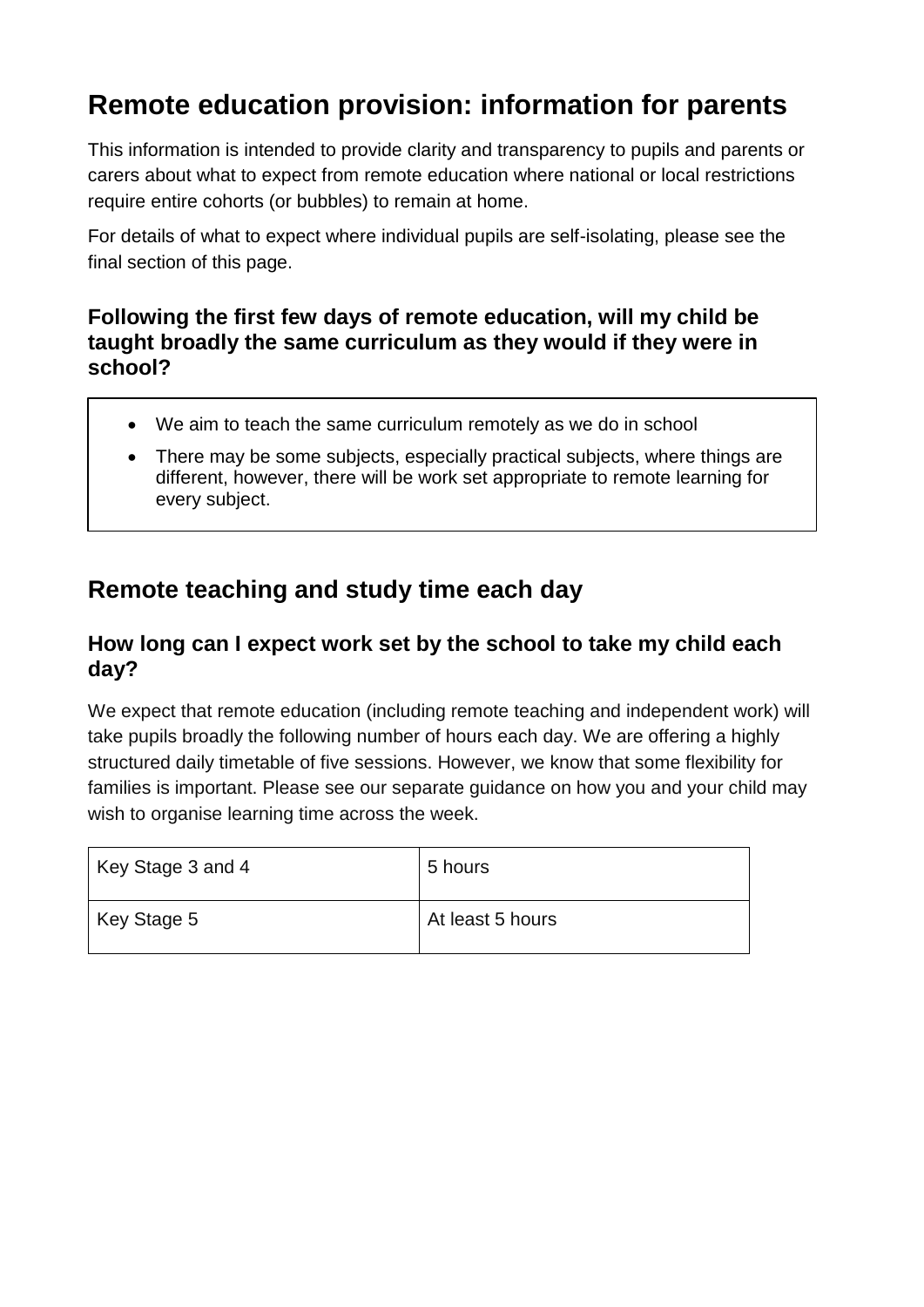### **Accessing remote education**

### **How will my child access any online remote education you are providing?**

Your child should be able to access five sessions of curriculum content each day by logging in to Google Classroom. All of the learning will be organised and signposted from there. Please see our guidance and how to videos on accessing Google Classroom.<http://www.launceston-college.cornwall.sch.uk/learning-home/>

### **If my child does not have digital or online access at home, how will you support them to access remote education?**

We recognise that some pupils may not have suitable online access at home. We take the following approaches to support those pupils to access remote education:

We may be able to lend you an electronic device like a laptop, to help you access remote learning. If you do not have regular or reliable access to a suitable device or internet connection for any of your children at the College, please contact [stfdae@launcestoncollege.org.uk](mailto:stfdae@launcestoncollege.org.uk)

### **How will my child be taught remotely?**

We use a combination of the following approaches to teach pupils remotely:

Some examples of remote teaching approaches:

- live teaching (online lessons on Google Meet)
- recorded teaching (video/audio recordings made by teachers)
- resources and independent learning materials posted on Google Classroom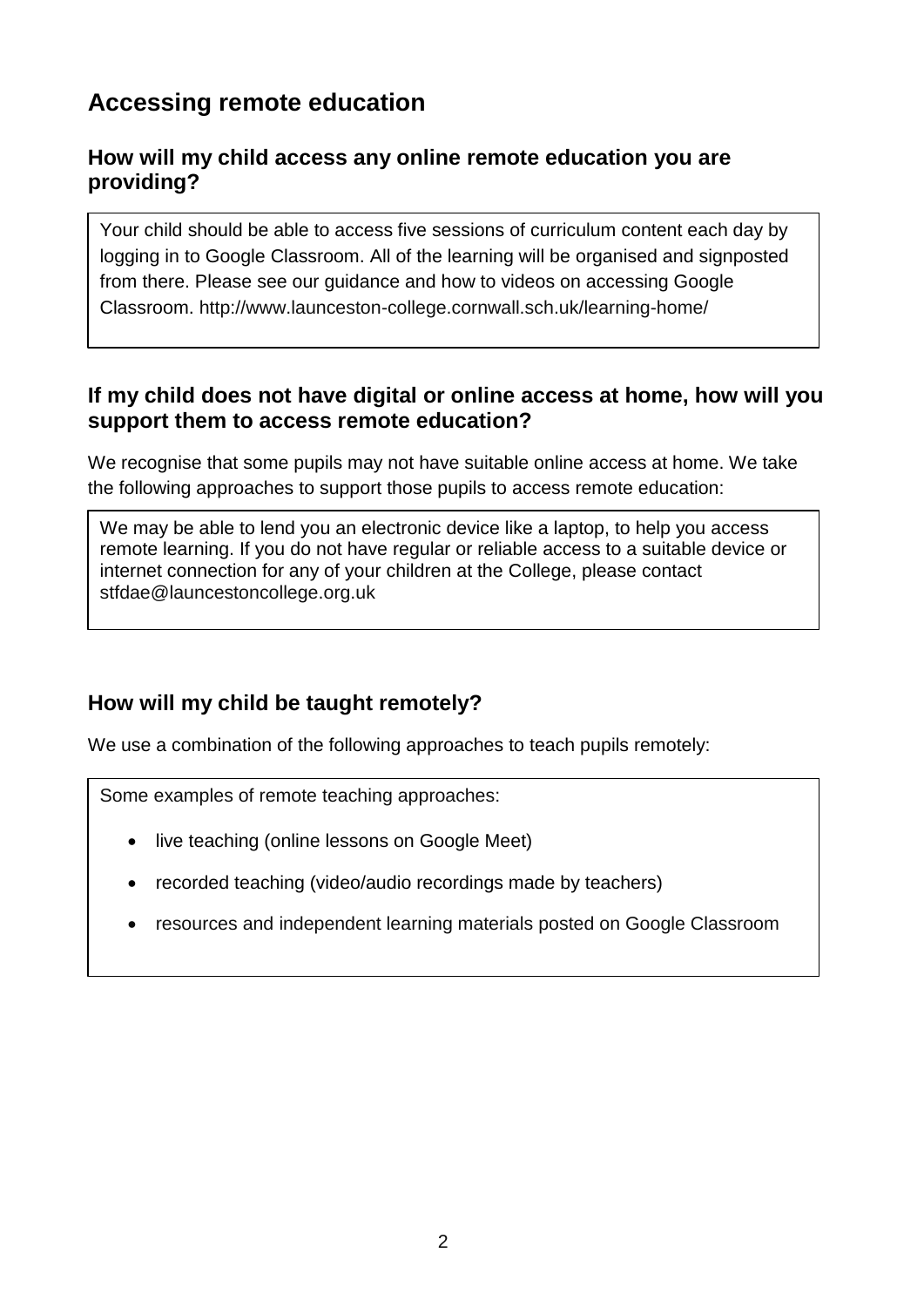### **Engagement and feedback**

### **What are your expectations for my child's engagement and the support that we as parents and carers should provide at home?**

- We want students to engage with their full curriculum at home, and our expectation is that they log on to each of their Google Classrooms each day, for each of their five sessions.
- Please see the information for parents on supporting children with routines for remote learning on our website.

<http://www.launceston-college.cornwall.sch.uk/learning-home/>

- In KS3, students will generally not be set any extra homework on top of their five sessions a day
- In KS4, students will generally be set some homework on top of their five sessions a day to keep them on track with their courses
- In KS5, students will generally be set homework as normal to keep them on track with their courses

### **How will you check whether my child is engaging with their work and how will I be informed if there are concerns?**

- We will keep a regular record of your child's engagement with remote learning
- If there are concerns about how your child seems to be accessing remote learning, a member of our Pastoral team will contact you by telephone to offer support.

### **How will you assess my child's work and progress?**

- Students should receive regular feedback on their remote learning
- This will take the form of teacher verbal comments, online quizzes, and submitted work
- Your child may not receive feedback on every piece of work, but the teacher will make it clear which work will receive feedback.
- Work should be submitted to teachers on the relevant Google Classroom pages.